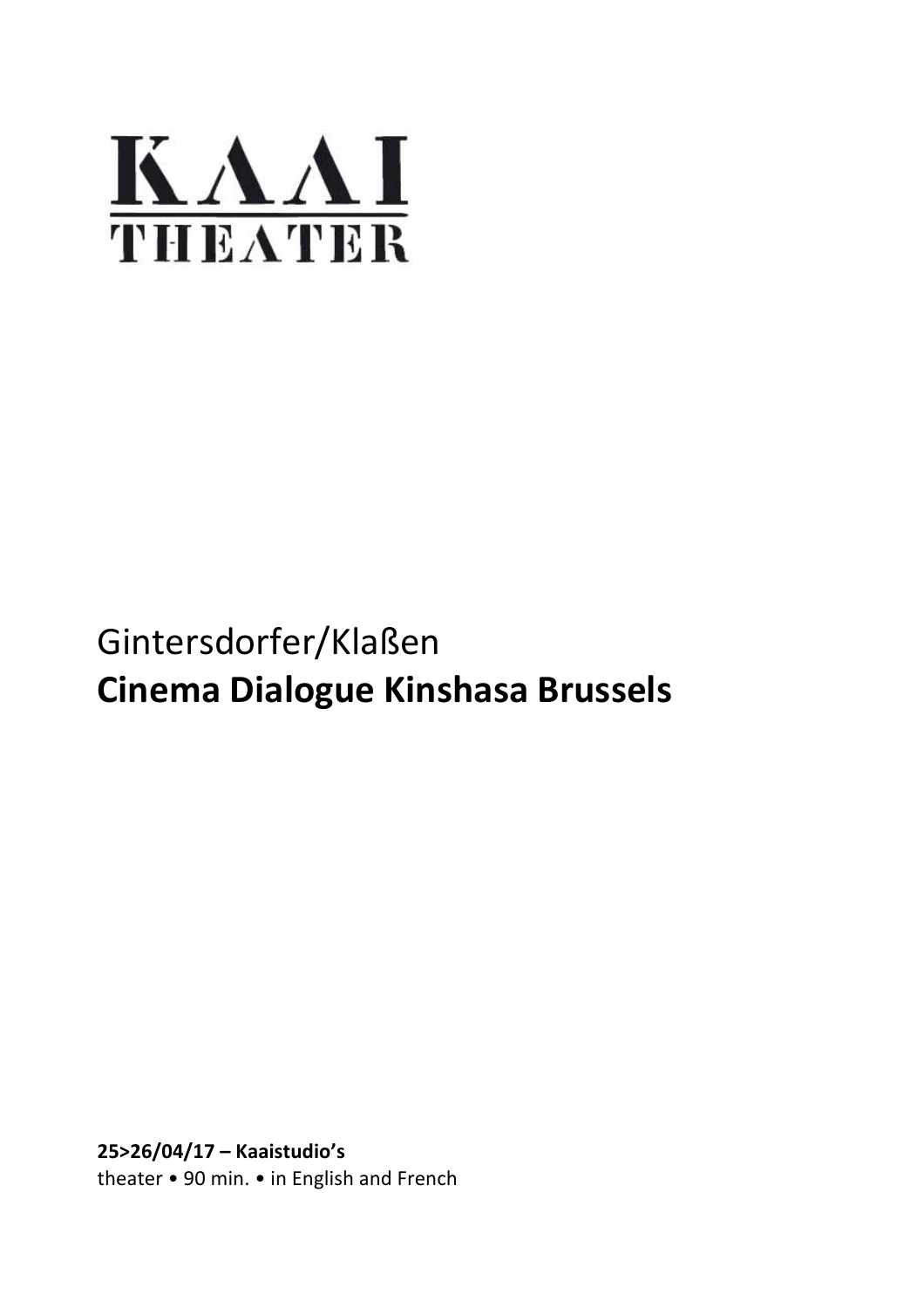# **CREDITS**

**with** Roch Bodo, Hauke Heumann, Dada Kadinho, Eric Parfait Francis Taregue alias Skelly a.o.

**basisförderung 2017/2018** Senatskanzlei Berlin

**production** Gintersdorfer/Klaßen



#### **CINEMA DIALOGUE**

**nl/** De Duitse regisseuse Monika Gintersdorfer en beeldend kunstenaar Knut Klaßen maken opwindend fysiek en radicaal performancetheater, waarin ze getuigen van een bijzondere kijk op de Afrikaanse realiteit. In *Cinema Dialoque* houden ze de schijnbaar apolitieke Millennium Development Goals van de Verenigde Naties kritisch tegen het licht. Ze plaatsen het universalisme van het VN-programma tegenover de lokale realiteit van de stadsontwikkeling in Kinshasa tussen 2000 en vandaag. Met Congolese, Duitse en Ivoriaanse performers trekken ze door de stad en maken fotoseries die een indruk geven van de stedelijke vooruitgang of 'nietvooruitgang'. Tijdens de voorstelling gaan de performers met gezongen, gesproken en gedanste commentaar in dialoog met die beelden. De groep performers – een combinatie van geweldige acteurs, spectaculaire dansers en showbizz stars - is hét geheime wapen van elke Gintersdorfer-Klaßen voorstelling.

• Gintersdorfer-Klaßen waren eerder te gast in het Kaaitheater met het gelauwerde Othello *c'est qui* (2010), The End of the Western (2012), Desist III (2012), The International Criminal *Court* (2012) en *La Jet Set* (2012).

fr/ La metteure en scène allemande Monika Gintersdorfer et le plasticien Knut Klassen réalisent du théâtre de performance excitant, physique et radical dans lequel ils témoignent d'un regard très particulier sur la réalité africaine. Dans *Cinema Dialoque*, ils analysent de manière critique les Objectifs du Millénaire pour le Développement (OMD) des Nations Unies, apolitiques en apparence. Ils mettent en regard l'universalisme du programme de l'ONU avec la réalité locale du développement urbain de Kinshasa entre l'an 2000 et aujourd'hui. Avec des performeurs allemands, congolais et ivoiriens, ils s'aventurent à travers la ville et prennent une série de photos qui donnent une impression du progrès, ou du non-progrès, urbain. Au cours du spectacle, les performeurs engagent le dialogue avec les images à travers des commentaires chantés, parlés et dansés. Le groupe de performeurs – un mélange d'excellents acteurs, de danseurs spectaculaires et d'étoiles du show-biz – est l'arme secrète par excellence de chaque production de Gintersdorfer-Klassen.

• Gintersdorfer-Klassen étaient à l'affiche du Kaaitheater avec le spectacle couronné de succès et de prix Othello c'est qui (2010), The End of the Western (2012), Desist III (2012), The *International Criminal Court* (2012) et *La Jet Set* (2012).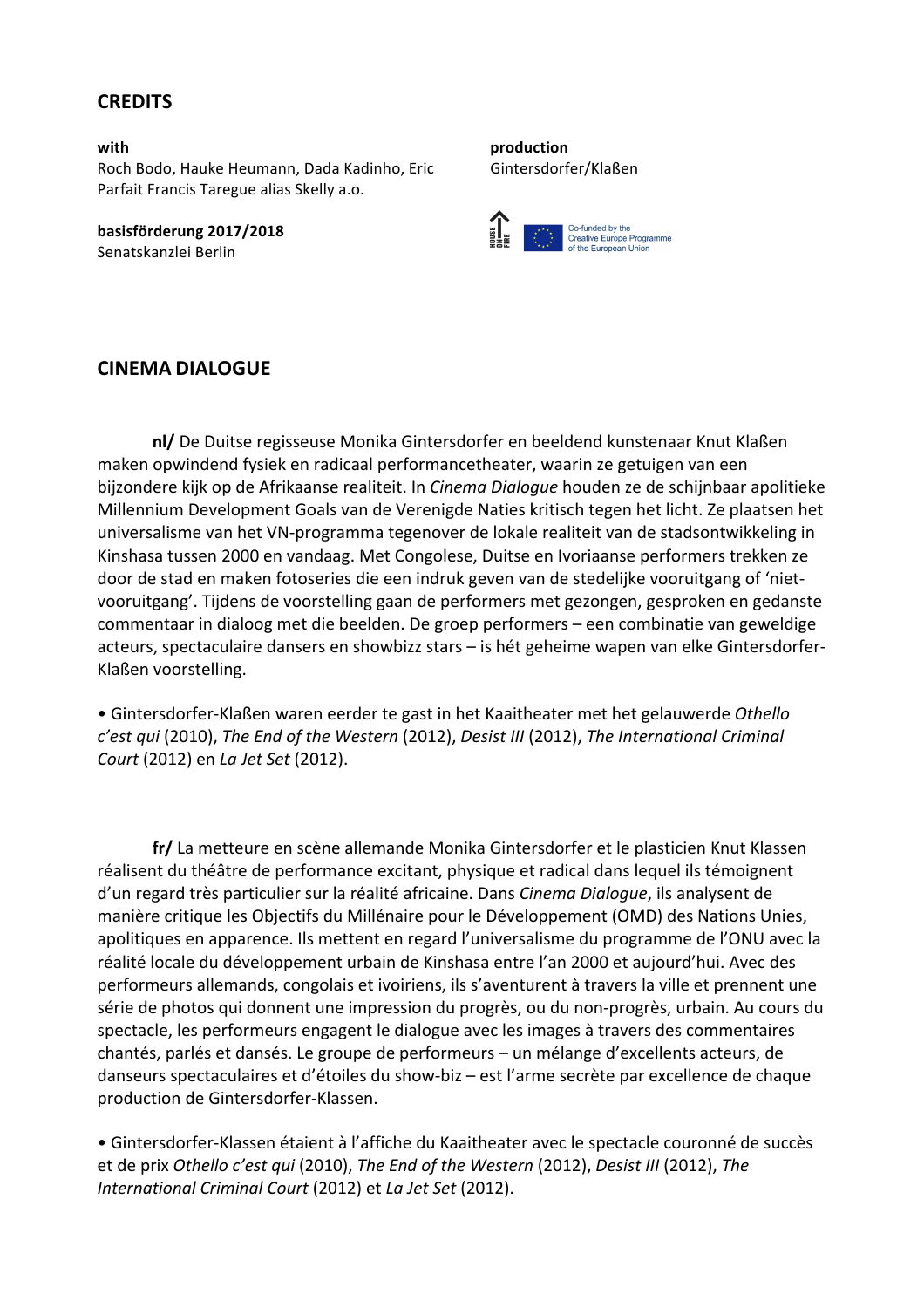**en/** The German director Monika Gintersdorfer and the visual artist Knut Klaßen create exhilaratingly physical and radical performance theatre in which they reflect an unusual view of African reality. In *Cinema Dialogue*, they critically examine the United Nations' ostensibly apolitical Millennium Development Goals. They juxtapose the universalism of the UN programme with the local reality of urban development in Kinshasa between 2000 and the present day. With Congolese, German and Ivorian performers, they walk through the city creating photo series that give you a sense of the urban progress or 'non-progress' that has been made. During the performance, the performers enter into dialogue with these images with commentary that is sung, spoken and danced. The group of performers  $-$  a combination of fantastic actors, spectacular dancers and showbiz stars  $-$  is the secret weapon of every Gintersdorfer-Klaßen performance.

• Gintersdorfer-Klaßen have previously been our guests at Kaaitheater with the much-lauded *Othello c'est qui* (2010), *The End of the Western* (2012), *Desist III* (2012), *The International Criminal Court* (2012) and *La Jet Set* (2012).

# **MONIKA GINTERSDORFER ON** *CINEMA DIALOGUE*

Based on an interview from Tiago Pereira with Monika Gintersdorfer (Observador, 18/04/2017)

#### **How did you start with** *Cinema Dialogue***?**

Marc Deputter from Teatro Maria Matos proposed us to deal with the Millenium Development Goals (MDG) from the United Nations. He wondered if there was a hidden postcolonial approach in the way countries are classified or a capitalistic agenda for how these goals should be achieved. As a group of artists, we are not so competent to do thoroughgoing research about how the UNO works. For example, we don't have any connection with UNO insiders who could provide special or revealing information for us.

At the other hand, as group of Congolese, German and Ivorian artists we could measure the progress or non-progress by applying other criteria's than the UNO would and by asking ourselves: how did they experience these goals during the past ten or fifteen years? Therefore we questioned the term 'progress' as such, because its content depends on the perspective you use to look at the term.

The MDG concentrate on improvement in the fields of education, health, salary and gender balance. We will add the cultural, spiritual and political disciplines. As all these phenomena are linked to each other, we stick to individual narration and experience of the performers.

# In a way, we are confronted with prejudices and pre-made ideas about Africa. What would **you say are the most common (and wrong) ones?**

I do not like to reproduce them.